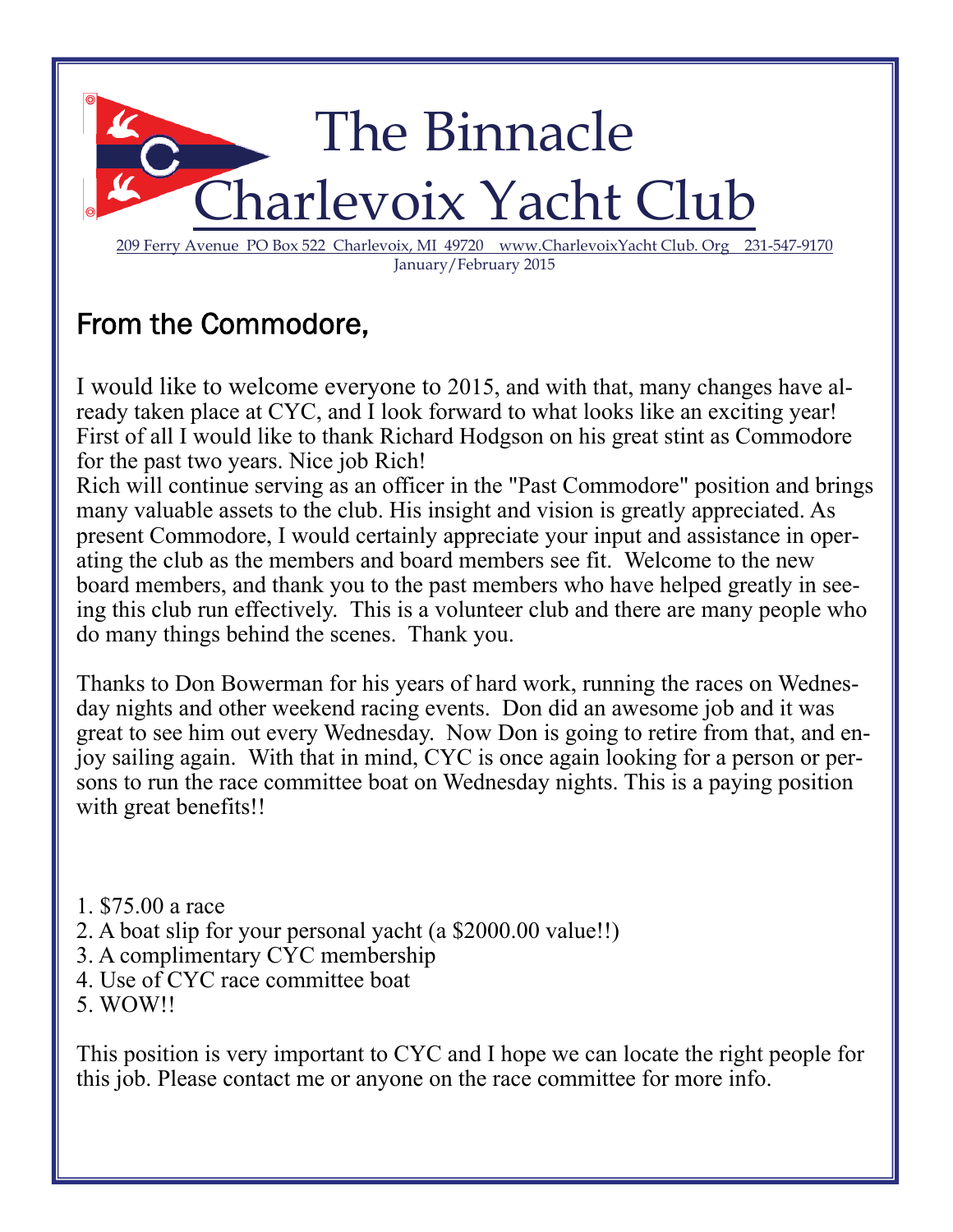The Melges 24 group would like to announce their annual Friday night party on Feb 27th @ CYC. Jambalaya and cornbread, as well as other delicacies and some nice drink specials will be available. We are welcoming Andy Allen, a longtime CYC member and past commodore, and Steve Pirie, a longtime CYC member and current race committee member to the Melges 24 racing. Andy and Steve both purchased boats in the last few months, so the Melges group contiues to go strong for the 2015 season. 

The Zigzag boat and crew consisting of Terry Meyer, John Kunitzer, Tom Babel, and Marty Jensen, made the long trek once again to Key West for the warm weather sailing in January. We had a great stay on Stock Island, with many trips for dinner at the Hogfish grill. Sailing was at its best with 73' water and temps in the 70's daily. We had our first experience with drones, as the quantum racing guys had one flying over the fleet on the start on Tuesday, and they had it flying just off of our mast tip on the mark roundings! It was cool and it produced great video. The last racing day on Friday proved to be the best, classic Key West conditions, with air temps @80' and 15-25kts of wind with large waves! Awesome planning conditions for the boat, with many continuous planning jibes around 16kts of boatspeed.

The CYC race committee is looking for anyone to donate an anchor that we can use for the rc boat. What we need is an anchor, chain and at least 200' of line, which will hold a 20' powerboat, contact myself or a race committee member.

Reminder to members, that as a member, you are able to rent the club for your event. Cost is \$100.00, plus a cleaning fee. Not a bad deal!. Forms are available at the club.

The Freshwater Cup (sponsored by Quantum Sails) member vacht clubs met recently at the weathervane for our annual meeting. This event is hosted by four clubs, Boyne City Yacht Club, Charlevoix Yacht Club, Grand Traverse Yacht Club, and Little Traverse Yacht Club. Each club used their signature event (for CYC it would be the Redfox Regatta) as one portion of the cup. Some new things are coming your way for these races, so please check this out! I would encourage everyone to take a look and join us for these events, Look for the icon on the CYC website under the racing tab. We will be bringing all of that information online soon. Last years winner is Dave Irish on "nosurprise". Congratulations!

Thank You, 

*Marty Jensen Commodore*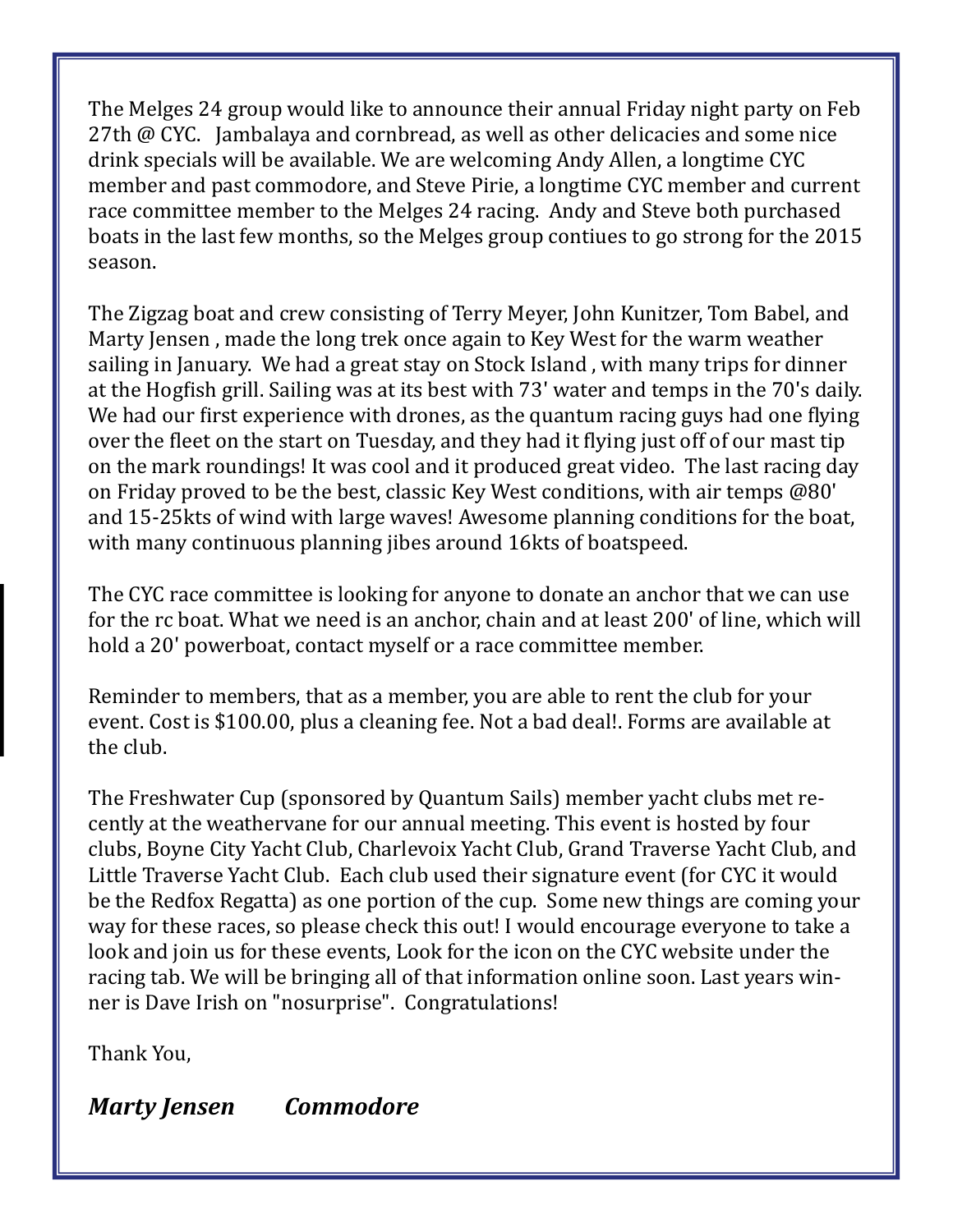# **June / July Cruise Schedule**

*June Cruise to Mackinaw Area - June 27th to approx. July 4 th.* 

This cruise departs June 27th and will cruise the waters in and around Mackinaw Island. In the next few months we will determine ports and firm up specific dates. Plan on 7 to 10 days so people who want to get back for July 4th activities in Charlevoix can do so.

We are calling this the **Group A** trip because some of us will use it as a jumping off spot for the North Channel cruise.

*North Channel Cruise - approx. July 4-18* 

This cruise begins as the Mackinaw Island Cruise ends.

Departure place and time for **Group B** will be determined so anyone not on the Mac trip will link up sometime around July 4th in that area. This trip will travel as far as Killarney with numerous stops along the way. About two weeks will be planned out to around July 18th so those wanting to get back for Venetian Fest can do so.

Click on this link for video preview: [Videos of North Channel](https://www.youtube.com/watch?v=Xm_OZ9iIIN4&index=1&list=PLFD61AF9C7B34DECC)

I'd like to add some web sites and links at the end for any additional info first time boaters to the area can tap into. For example, the Great Lakes Cruise Club site : [www.glcclub.com](http://www.glcclub.com), Ontario site: <http://www.thenorthchannel.ca>

[My Trip in 2011 to the North Channel and Georgian Bay](https://www.dropbox.com/s/ptqislqe83g31oy/gb%20intro.avi?dl=0C:\Users\rpherbst\Documents\2%20Laurel%20Point,%20Huntington,%20WV%2025705%20to%20Arborview%20Dr,%20Traverse%20City,%20MI%2049685%20-%20Google%20Maps_files)



**If interested, Please contact Max Carthew at: [maxc@omegapro.com](mailto:maxc@omegapro.com) or Ron Herbst at: [rph@herbst.com](mailto:rph@herbst.com)**

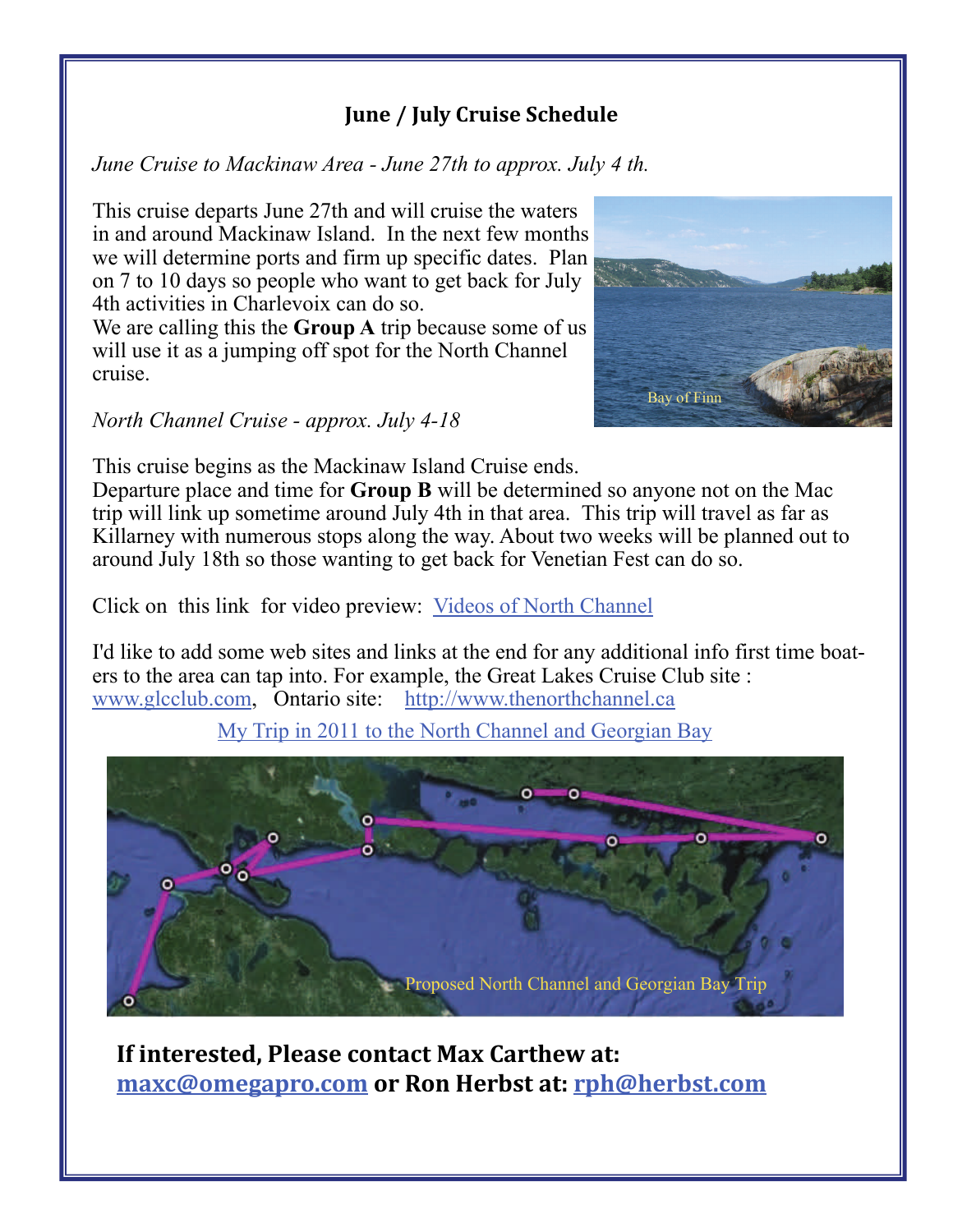## **From The Editor**

I'd like to introduce myself. I am Ron Herbst and I am the new editor of the Binnacle. I am very excited about the new boating season approaching, especially as I look out my window at the blowing snow and below zero temperatures. I really love doing this and as we go through the year, I will need input and assistance from all of you.

The bi-monthly Binnacle is a way to keep you informed of all the various activities and news that involves our club. If you want any information included, please send me a "Print Ready" text by email or \*.txt format that I can copy and paste. This is the most efficient way for me to put the Binnacle together. Also include any photos, cartoons, flyers and other pertinent information that you would like passed along. The bi-monthly Binnacle is printed every even month. Please send any information you want included to me at:

 $rph@herbst.com$  by the end of the month prior to publication. ie by the end of March for the April issue. Please include either "CYC" or "Binnacle" on the subject line. I am looking forward to sharing this next year with you.



# **Membership Cards**

Everyone should have received their membership cards by now. Look them over and let us know if we should make any changes.